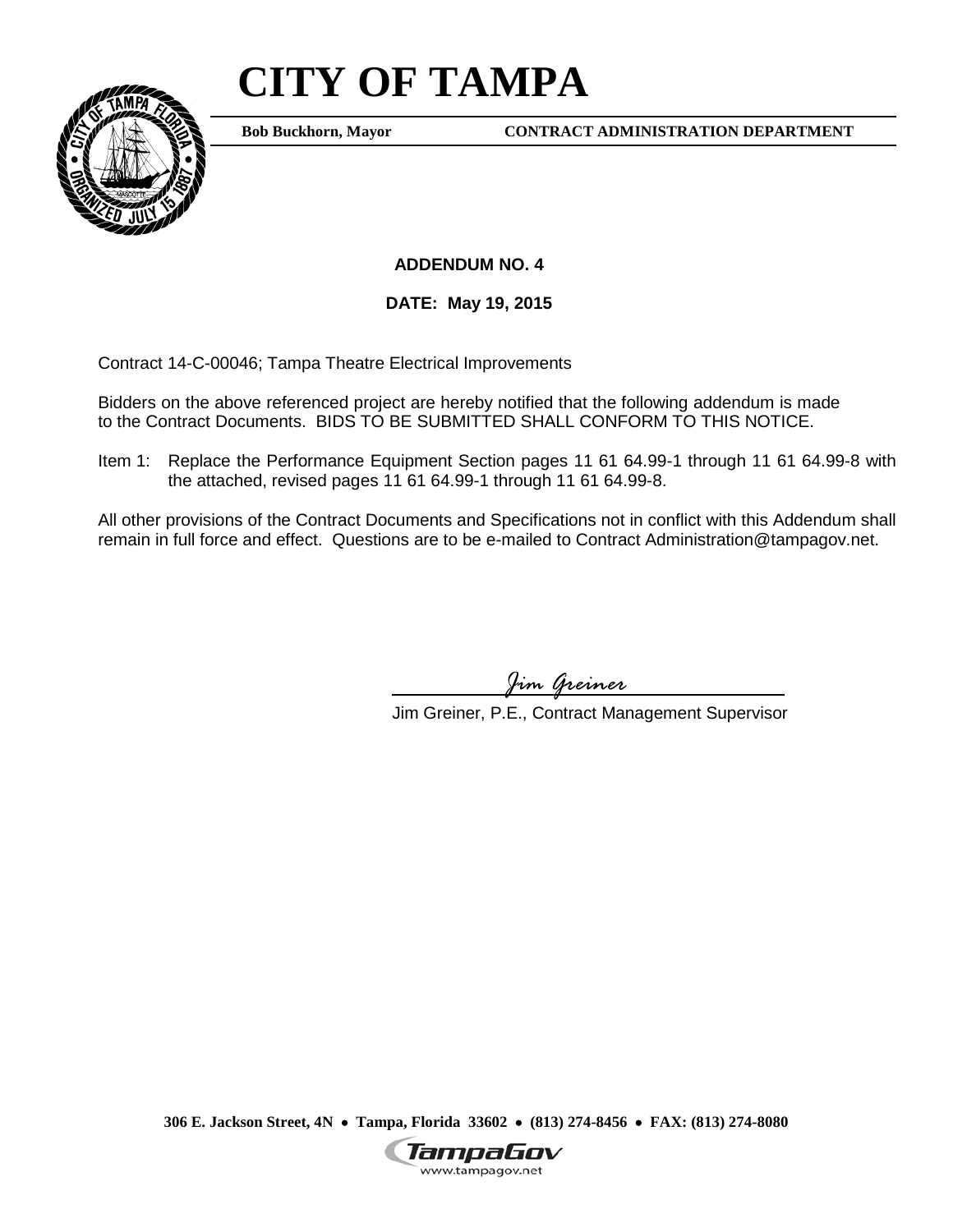| $\pmb{\ast}$<br>ltem | Manufacturer                         | Model                          | Description                                                                                                                  | Unit | Theatre         |
|----------------------|--------------------------------------|--------------------------------|------------------------------------------------------------------------------------------------------------------------------|------|-----------------|
|                      | <b>Lighting Instruments:</b>         |                                |                                                                                                                              |      |                 |
|                      | <b>Ellipsoidal</b>                   |                                |                                                                                                                              |      |                 |
| 1                    | <b>ETC</b>                           | Source 4 LED                   | 26 Degree LED Studio HD Tungsten<br><b>EDLT</b>                                                                              | Each | $\overline{4}$  |
| $\overline{2}$       | <b>ETC</b>                           | Source 4 LED                   | 36 Degree LED Studio HD Tungsten<br><b>EDLT</b>                                                                              | Each | $\overline{4}$  |
| 3                    | <b>ETC</b>                           | Source 4 LED<br>S <sub>2</sub> | 10 Degree LED Lustr +                                                                                                        | Each | 6               |
| 4                    | <b>ETC</b>                           | Source 4 LED<br>S <sub>2</sub> | 14 Degree LED Lustr +                                                                                                        | Each | 12              |
| 5                    | <b>ETC</b>                           | Source 4 LED<br>S <sub>2</sub> | 19 Degree LED Lustr + With EDLT                                                                                              | Each | 12              |
| 6                    | <b>ETC</b>                           | Source 4 LED<br>S <sub>2</sub> | 26 Degree LED Lustr + With EDLT                                                                                              | Each | $6\phantom{1}6$ |
| $\overline{7}$       | <b>ETC</b>                           | Source 4 LED<br>S <sub>2</sub> | 36 Degree LED Lustr + With EDLT                                                                                              | Each | 12              |
|                      | Wash                                 |                                |                                                                                                                              |      |                 |
| 8                    | <b>ETC</b>                           |                                | ETC D40 Lustr+ $ 7$ color LED wash with clamp, safety,<br>Frame                                                              | Each | 15              |
|                      | <b>Misc./House Lighting Fixtures</b> |                                |                                                                                                                              |      |                 |
| 8                    | <b>GDS</b>                           | Chandelier<br>ARCLamp          | As required at all A-lamp dimmable<br>locations in house. Centralize power<br>supply. At back side of wall or in<br>ceiling. | Each | <b>AR</b>       |
| 9                    | <b>GDS</b>                           | <b>BLUES</b>                   | Running Light, Dome/Eyelid                                                                                                   | Each | 22              |
| $\overline{10}$      | <b>GDS</b>                           | <b>Blues</b>                   | 6-zone Power Supply (mounts in Data<br>rack)                                                                                 | Each |                 |
| 10                   | <b>GDS</b>                           | ARC-CT                         | <b>Commissioning Tool</b>                                                                                                    | Each | 1               |
| 10                   | <b>GDS</b>                           | ARC-Pro8                       | Pro-Cell 8 - Yoke Mount Black with<br>clamp, Wireless Archmesh                                                               | Each | 8               |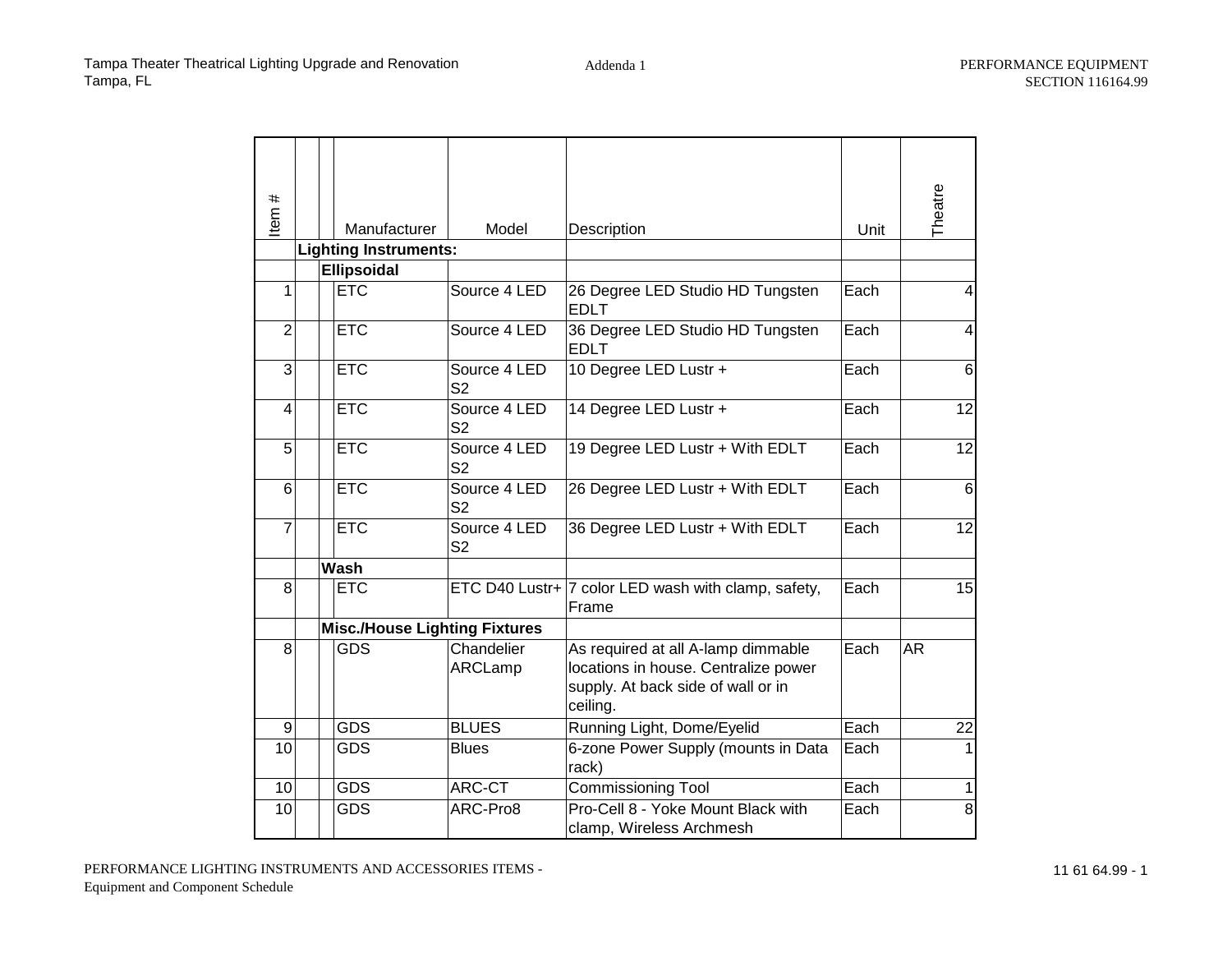| #<br>$\epsilon$ |                                                                    |                                              |                                                                                                                                                                                                                                                                                                                     |      | eatre |
|-----------------|--------------------------------------------------------------------|----------------------------------------------|---------------------------------------------------------------------------------------------------------------------------------------------------------------------------------------------------------------------------------------------------------------------------------------------------------------------|------|-------|
| É               | M nui clu er                                                       | Movel                                        | vest riptiun                                                                                                                                                                                                                                                                                                        | UNIT |       |
| 11              | <b>GDS</b>                                                         | $TX-1$                                       | <b>Master Transmitter</b>                                                                                                                                                                                                                                                                                           | Each |       |
| 12              | <b>Fiber Optics</b><br>Technology,<br>Inc./ UFO                    | UFO Vega or<br>equal                         | <b>Star Ceiling Fiber Optics Generator</b><br>with multi-sized strands, DMX-<br>controlled. OR Universal Fibre Optics -<br>Vega Decorative LED w/ twinkle &<br>DMX. Installed by 116164.                                                                                                                            | Each |       |
| 13              | <b>Fiber Optics</b><br><b>Glass</b><br><b>Harnesses</b>            | <b>UFO Vega</b><br>Harness/Fiber<br>or equal | Randomized 1.5mm-5mm end-lit glass<br>harnesses/fibers (Replaces<br>incandescent lamps in existing star<br>ceiling) Installed by 116164.                                                                                                                                                                            | Each | 100   |
| 13              | <b>Fiber Optics</b><br><b>Star Ceiling</b><br><b>Glass Bundles</b> | <b>UFO Vega</b><br>Harnesses or<br>equal     | Glass Fiber Bundles/20 per bundle.<br>Installed by 116164.                                                                                                                                                                                                                                                          | Each |       |
| 14              | Misc. Existing<br>Fixture<br>Refurbisment                          | Custom<br>Refurbishment/<br>Barnlight Inc.   | Rewire all existing house lighting. UL<br>list all historical fixtures per specs.<br>Clean and replace. Do NOT remove<br>patina. Replace switched fixtures with<br>LED lamps to match existing<br>style/color. Refurbish per specs.<br>Contact Barnlight Inc. or equal historic<br>fixture refurbisher as required. | Lot  |       |
| 14              | Rosco                                                              | <b>Braq</b>                                  | <b>RGBW Mini Fixture - Eutrac Mount</b><br><b>Black</b>                                                                                                                                                                                                                                                             | Each |       |
| 15              | Rosco                                                              | <b>Brag UV</b>                               | UV Mini Fixture - Eutrac Mount                                                                                                                                                                                                                                                                                      | Each |       |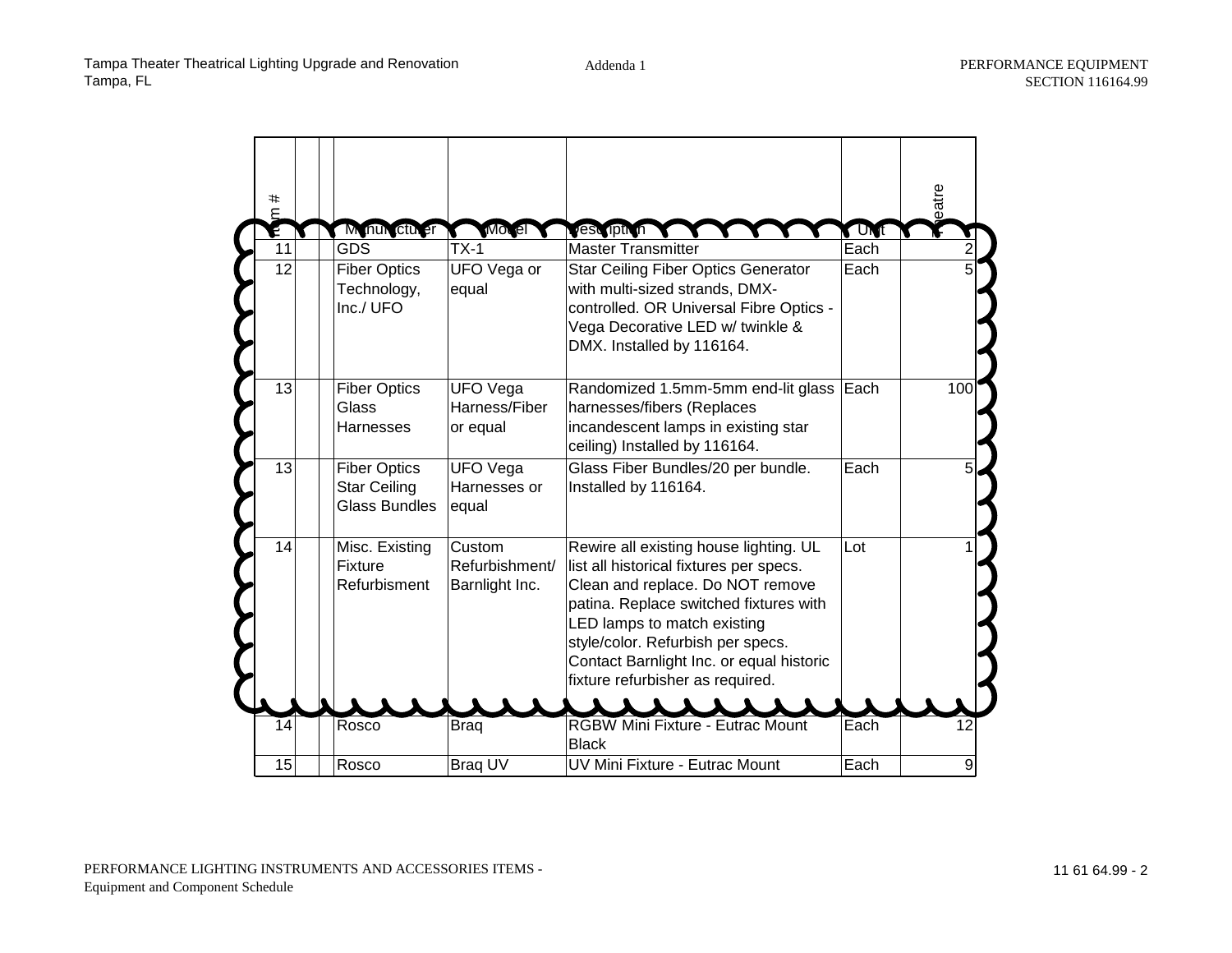| $\pmb{\ast}$<br>Item |                | <b>Manufacturer</b>               | Model                                             | <b>Description</b>                                                              | Unit | Theatre          |
|----------------------|----------------|-----------------------------------|---------------------------------------------------|---------------------------------------------------------------------------------|------|------------------|
| 16                   |                | Lumenpulse                        | LCS2 120 48<br>RGB HO DMX<br><b>1FT FR WH</b>     | Lumencove Cove lighting fixture rings<br>ceiling for sky lighting. 4' sections. | Each | 90               |
| 8                    |                | Gantom                            | One Pinspot                                       | 4w LED Pinspot                                                                  | Each | 12               |
| 17                   |                | Gantom                            | $IQ \times$                                       | Micro Projector w/ DMX                                                          | Each | 10               |
| 18                   |                | RC4                               | 4-DIM                                             | 4-Channel Wireless Dimmer w/<br>Meanwell power supply for LED<br>Fixtures.      | Each | 12               |
| 19                   |                | LiteGear                          | 60-X1 RGB                                         | LiteGear LiteRibbon LED RGB 5 Meter<br>Roll.                                    | Each | 5 <sup>1</sup>   |
| 19                   |                | <b>SSRC</b>                       |                                                   | Switchbrick Duo 2-circuit DMX with wireless Lumen<br>Radio Receiver             | Each | $\overline{4}$   |
| 20                   |                | Lumen Radio                       | <b>RDM</b>                                        | CRMX-Nova FX CRMX NOVA FX DMX Transmitter                                       | Each | $\mathbf{1}$     |
|                      |                | <b>StripLight / Cyc Lighting</b>  |                                                   |                                                                                 |      |                  |
| 21                   |                | Chauvet                           | Ovation C-<br>640FC Cyc                           | 5 Color LED: RGBWA                                                              | Each | 9                |
|                      |                |                                   |                                                   | Strip MR-16 - 4 Circuit                                                         | Each |                  |
|                      |                | <b>Followspot</b>                 |                                                   |                                                                                 |      |                  |
|                      |                | Lycian                            | 1266                                              | 400w Arc                                                                        | Each |                  |
| 22                   |                | Canto USA                         | Canto 2000 FF                                     | 2000w HMI                                                                       | Each | 1                |
|                      |                | <b>Automated</b>                  |                                                   |                                                                                 |      |                  |
| 23                   |                | <b>High End</b><br><b>Systems</b> | <b>High End</b><br>SolaSpot Pro<br><b>CMY LED</b> | <b>LED Spot</b>                                                                 | Each | $\overline{2}$   |
| 24                   |                | Martin                            | Mac Aura XB                                       | Wash LED                                                                        | Each | $\left 4\right $ |
|                      | <b>Effects</b> |                                   |                                                   |                                                                                 |      |                  |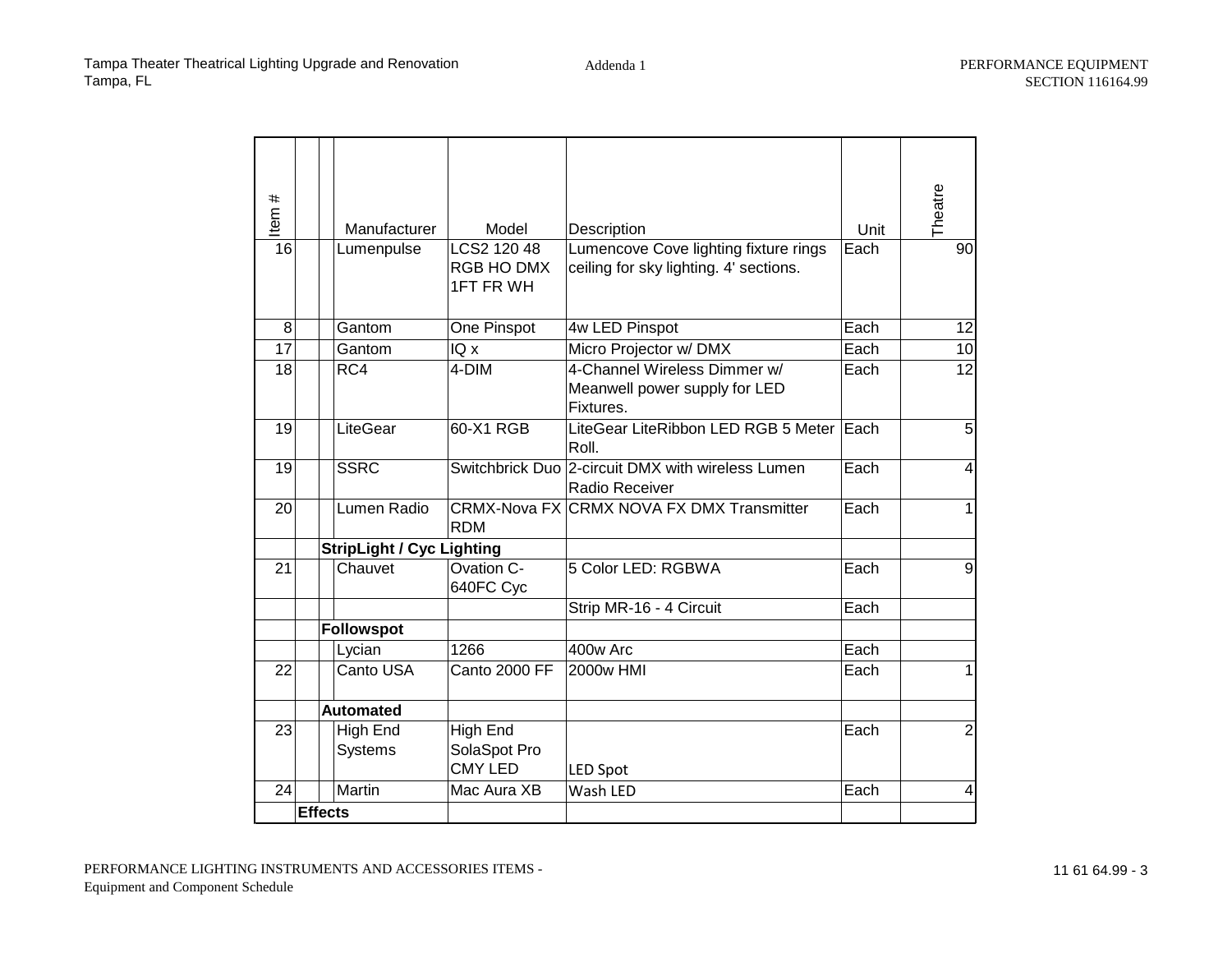| #<br>Item       | Manufacturer                             | Model                 | Description                                                                                          | Unit | Theatre        |
|-----------------|------------------------------------------|-----------------------|------------------------------------------------------------------------------------------------------|------|----------------|
| $\overline{20}$ | <b>GAM</b>                               | <b>FilmEFX</b>        | <b>EFX Film Device with Fluffy Clouds</b><br>Film for ETC Source4                                    | Each | 4              |
|                 | <b>Accessories:</b>                      |                       |                                                                                                      |      |                |
|                 | <b>Equipment Trucks</b>                  |                       |                                                                                                      |      |                |
| 25              |                                          |                       | Cable Bins - 16 Bushel heavy duty<br>Canvas Bins with solid lids, 4" casters<br>and caster doughnuts | Each |                |
|                 | <b>Elipsoidal Instrument Accessories</b> |                       |                                                                                                      |      |                |
| 26              | <b>City Theatrical</b>                   | <b>Stacker Series</b> | Top hats for Source Four Ellipsoidal 14 Each<br>degree equipment                                     |      | 12             |
| 27              | <b>City Theatrical</b>                   | <b>Stacker Series</b> | Top hats for Source Four Ellipsoidal 19-Each<br>50 degree equipment                                  |      | 36             |
| 28              | <b>City Theatrical</b>                   | <b>Stacker Series</b> | Half hats for Source Four 19-50 degree Each<br>Ellipsoidal equipment                                 |      | 12             |
| 29              | <b>City Theatrical</b>                   | Doughnut              | Doughnut for Source Four 19-50<br>degree Ellipsoidal                                                 | Each | 6              |
| 30              | <b>ETC</b>                               | 400PH-A               | Template holders A-Size for Source<br>Four Ellipsoidal                                               | Each | 12             |
| 31              | <b>ETC</b>                               | 400RS                 | Iris kits for Source Four Ellipsoidal                                                                | Each | $\overline{2}$ |
|                 | <b>Common Instrument Accessories</b>     |                       |                                                                                                      |      |                |
| 32              | Generic                                  |                       | 30" Safety Cable                                                                                     | Each | 12             |
| 33              | The Light<br>Source                      | Mega                  | Sidearms 18" Single T                                                                                | Each | 36             |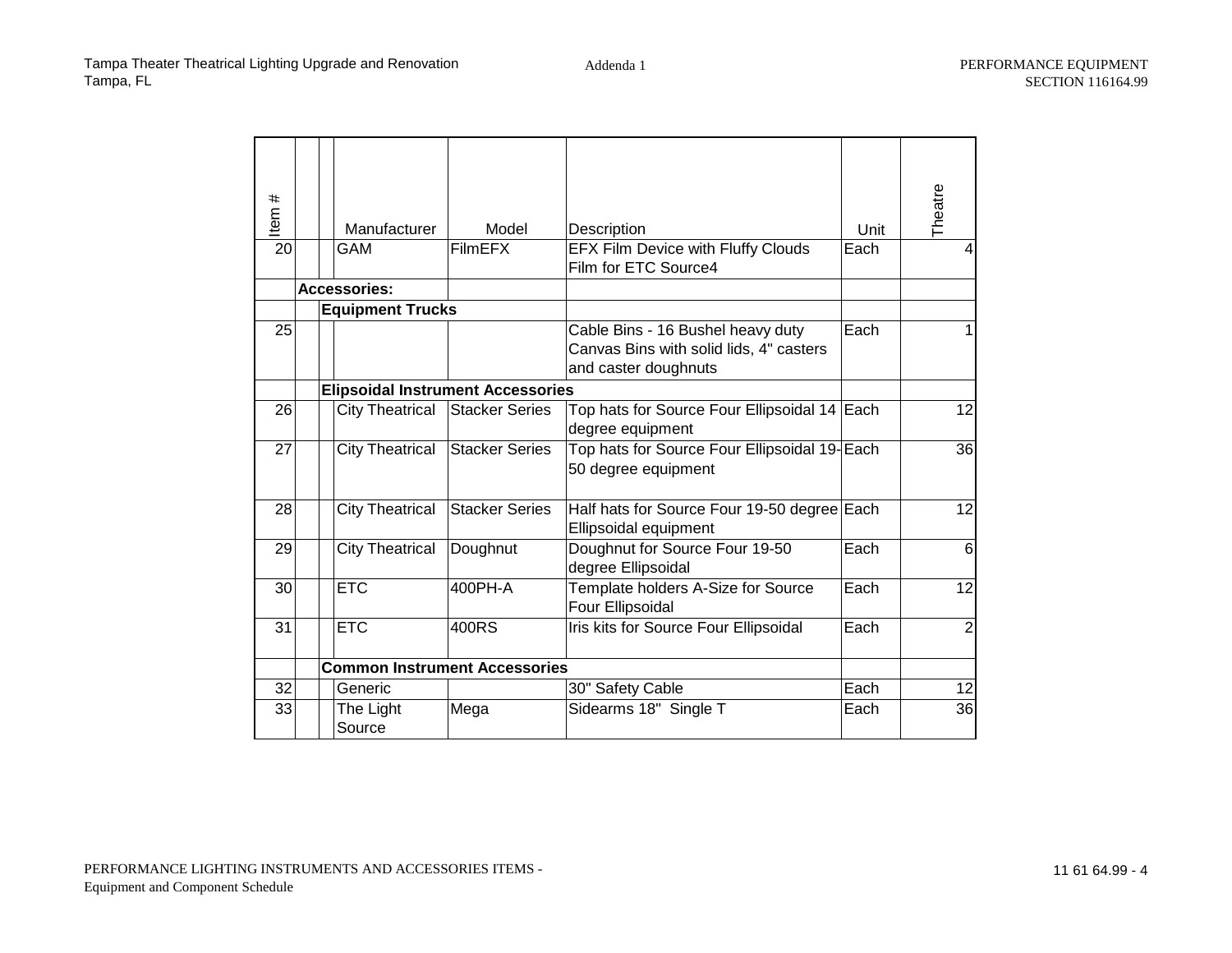| #<br>Item | Manufacturer                  | Model     | Description                                                                                      | Unit        | Theatre          |
|-----------|-------------------------------|-----------|--------------------------------------------------------------------------------------------------|-------------|------------------|
|           | Cable:                        |           |                                                                                                  |             |                  |
|           | <b>Adapters</b>               |           |                                                                                                  |             |                  |
|           |                               |           | <b>Track Adapter</b>                                                                             | Each        |                  |
| 34        |                               |           | 2PG to Edison                                                                                    | Each        | 6                |
| 35        |                               |           | Edison to 2PG                                                                                    | Each        | 6                |
|           | <b>Breakouts</b>              |           | 50 amp to 20 amp protected branchoff                                                             | Each        |                  |
|           | Jumper Stage Cable, 120V, 20A |           |                                                                                                  |             |                  |
| 36        | Lex                           | Powerflex | Twofer                                                                                           | Each        | 12               |
|           | Lex                           | Powerflex | Threefer - 20 amp - 120V                                                                         | Each        |                  |
|           |                               |           | Fourfer - series, 20 amp, For ACL                                                                | Each        |                  |
| 37        | Lex                           | Powerflex | Jumper cable - 5'                                                                                | Each        | 12               |
| 38        | Lex                           | Powerflex | Jumper cable - 10'                                                                               | Each        | 15               |
| 39        | Lex                           | Powerflex | Jumper cable - 15'                                                                               | Each        | 12               |
| 40        | Lex                           | Powerflex | Jumper cable - 25'                                                                               | Each        | 12               |
| 41        | Lex                           | Powerflex | Jumper cable - 50'                                                                               | Each        | $6 \overline{6}$ |
| 42        | Lex                           | Powerflex | Jumper cable - 100'                                                                              | Each        | $\overline{4}$   |
|           | Jumper Powercon, 120V, 20A    |           |                                                                                                  |             |                  |
| 43        |                               |           | Twofer                                                                                           | Each        | 24               |
| 44        | Lex                           | Powerflex | Jumper cable - 10'                                                                               | Each        | 24               |
|           | Feeder 3ph, 400A              |           |                                                                                                  |             |                  |
| 45        |                               |           | Feeder cable - 25' - Per specs                                                                   | <b>Sets</b> | $\overline{2}$   |
|           | <b>Multicable</b>             |           |                                                                                                  |             |                  |
| 46        | Lex                           | Powerflex | Multiconnector Breakout to 20 amp<br>connectors as per drawing "MB"<br>3'-0" Leader, 2'-0" Drops | Each        | 14               |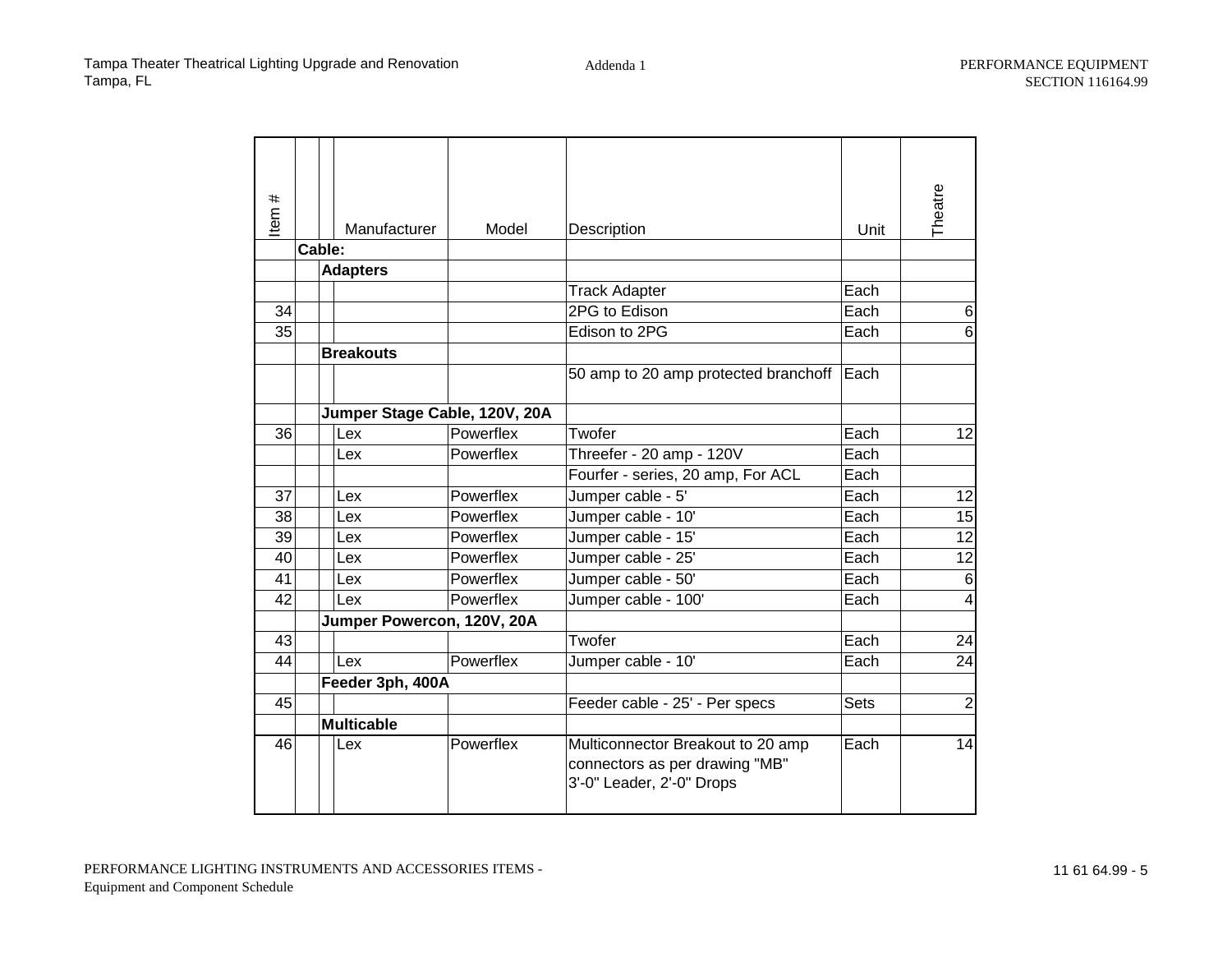| #<br>ltem | Manufacturer | Model     | <b>Description</b>                                          | Unit | Theatre |
|-----------|--------------|-----------|-------------------------------------------------------------|------|---------|
| 47        | Lex          | Powerflex | 6 Circuit Multicable extension as per<br>drawing "MC" - 5'  | Each |         |
| 48        | Lex          | Powerflex | 6 Circuit Multicable extension as per<br>drawing "MC" - 10' | Each | 81      |
| 49        | Lex          | Powerflex | 6 Circuit Multicable extension as per<br>drawing "MC" - 25' | Each | 6       |
| 50        | Lex          | Powerflex | 6 Circuit Multicable extension as per<br>drawing "MC" - 50' | Each | 6       |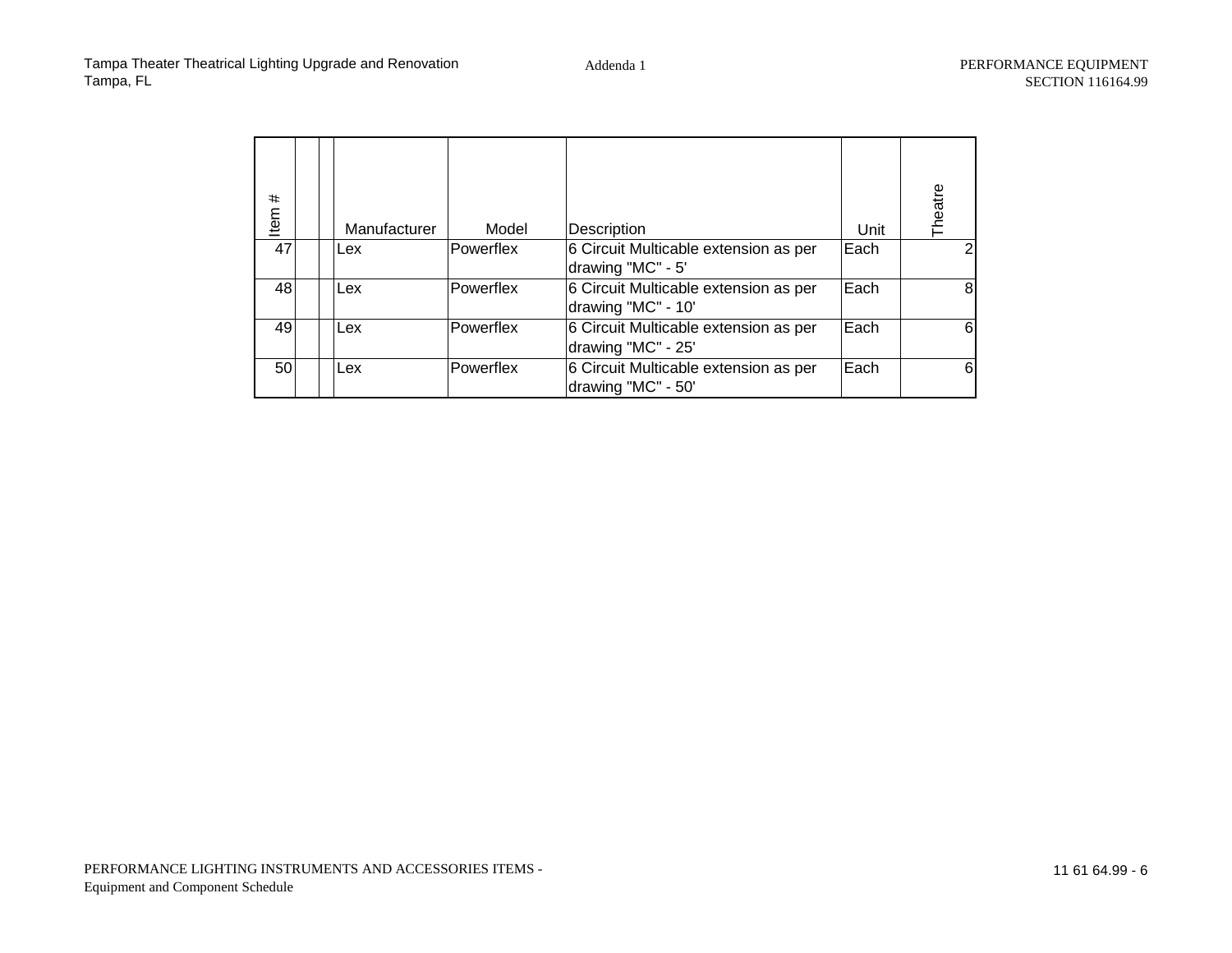| #<br>Item | Manufacturer                                | Model      | <b>Description</b>                 | Unit | Theatre        |
|-----------|---------------------------------------------|------------|------------------------------------|------|----------------|
|           | <b>Data Communications Cable - DMX</b>      |            |                                    |      |                |
| 51        | Lex                                         | $DMX-5P-5$ | DMX-512 cable 5'                   | Each | 24             |
| 52        | <b>TMB</b>                                  | DMX-5P-15  | DMX-512 cable 15'                  | Each | 48             |
| 53        | <b>TMB</b>                                  | DMX-5P-25  | DMX-512 cable 25'                  | Each | 24             |
| 54        | TMB                                         | DMX-5P-50  | DMX-512 cable 50'                  | Each | 10             |
| 55        | TMB                                         | DMX-5P-100 | DMX-512 cable 100'                 | Each | $\overline{2}$ |
|           | <b>Data Communications Cable - Ethernet</b> |            |                                    |      |                |
| 56        | Proplex                                     |            | Ethernet cable 5'                  | Each | 6              |
| 57        | <b>TMB</b>                                  | Proplex    | Ethernet cable 15'                 | Each | $\,6$          |
| 58        | TMB                                         | Proplex    | Ethernet cable 25'                 | Each | $\,6$          |
| 59        | <b>TMB</b>                                  | Proplex    | Ethernet cable 50'                 | Each | $\mathbf{1}$   |
| 60        | <b>TMB</b>                                  | Proplex    | Ethernet cable 100'                | Each | 1              |
|           | <b>Cable Accessories</b>                    |            |                                    |      |                |
| 61        |                                             |            | <b>Stagepin Splitter</b>           | Each | $\mathbf{1}$   |
| 62        |                                             |            | 2P&G Tester and Cable Tester 20A - |      | $\mathbf{1}$   |
|           |                                             |            | Gamcheck                           | Each |                |
| 63        |                                             |            | Socapex Tester Lex LT-19P          | Each | $\mathbf{1}$   |
|           | <b>Spare Lamps:</b>                         |            |                                    |      |                |
|           |                                             |            |                                    |      |                |